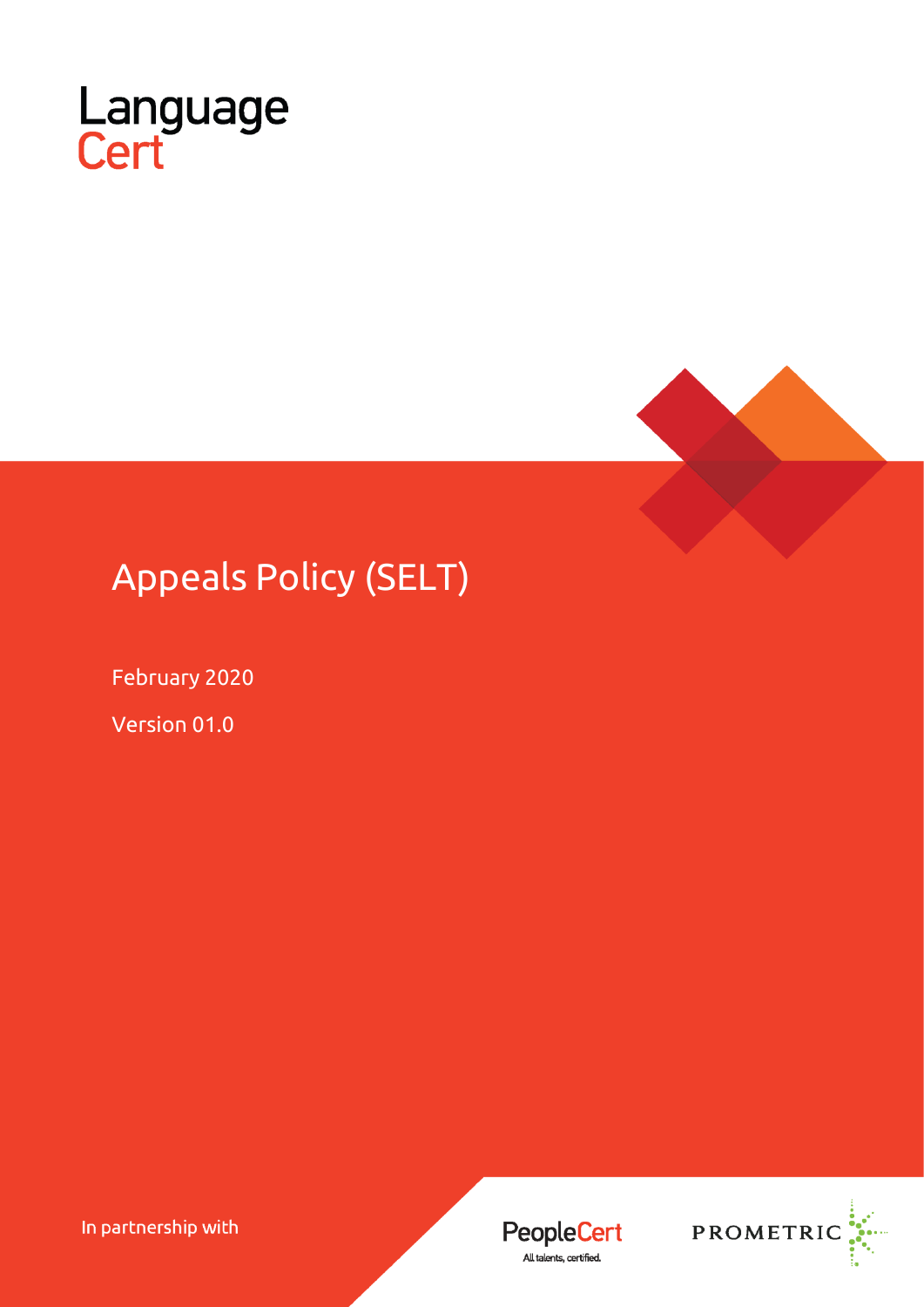#### **About us**

LanguageCert is a business name of PeopleCert Qualifications Ltd, hereinafter referred to as LanguageCert. It is part of PeopleCert Group, a leading global certification provider which has been delivering millions of exams in 215 countries.

LanguageCert is a UK-registered awarding organisation, responsible for the development and awarding of language qualifications. It is recognised and regulated by Ofqual and Qualifications Wales and approved by UK Visas & Immigration as a Secure English Language Test (SELT) Provider worldwide.

LanguageCert's SELTs are delivered through a business partnership of PeopleCert and Prometric.

Prometric is a leading provider of technology-enabled testing and assessment solutions to many of the world's most recognised licensing and certification organisations, academic institutions, and government agencies. It supports more than 7 million test takers annually at testing locations in more than 160 countries around the world.

#### **Introduction**

This policy is aimed at our candidates, who have enrolled on or have taken a Secure English Language Test (SELT) with LanguageCert. It sets out the process that should be followed when submitting result enquiries or appeals to us and the process we will follow when responding to enquiries and appeals. It is also for use by our staff to ensure they deal with all enquiries and appeals in a consistent manner.

#### **Review arrangements**

We will review our policy annually as part of our self-evaluation arrangements and revise it when necessary in response to Test Centres' and candidates' feedback, requests or good practice guidance issued by the regulatory authorities (e.g. to align with any appeals process established by the regulatory authorities such as Ofqual/Qualifications Wales).

# **Areas covered by the policy**

This policy covers:

- Enquiries from candidates in relation to SELT results.
- Appeals from candidates in relation to a SELT result or certification decision on the basis that we did not apply procedures consistently or that procedures were not followed properly and fairly.
- Appeals from candidates relating to a decision to decline a request for reasonable adiustments or special considerations.
- Appeals from candidates relating to a decision to amend a candidate's results following a malpractice and/or maladministration investigation.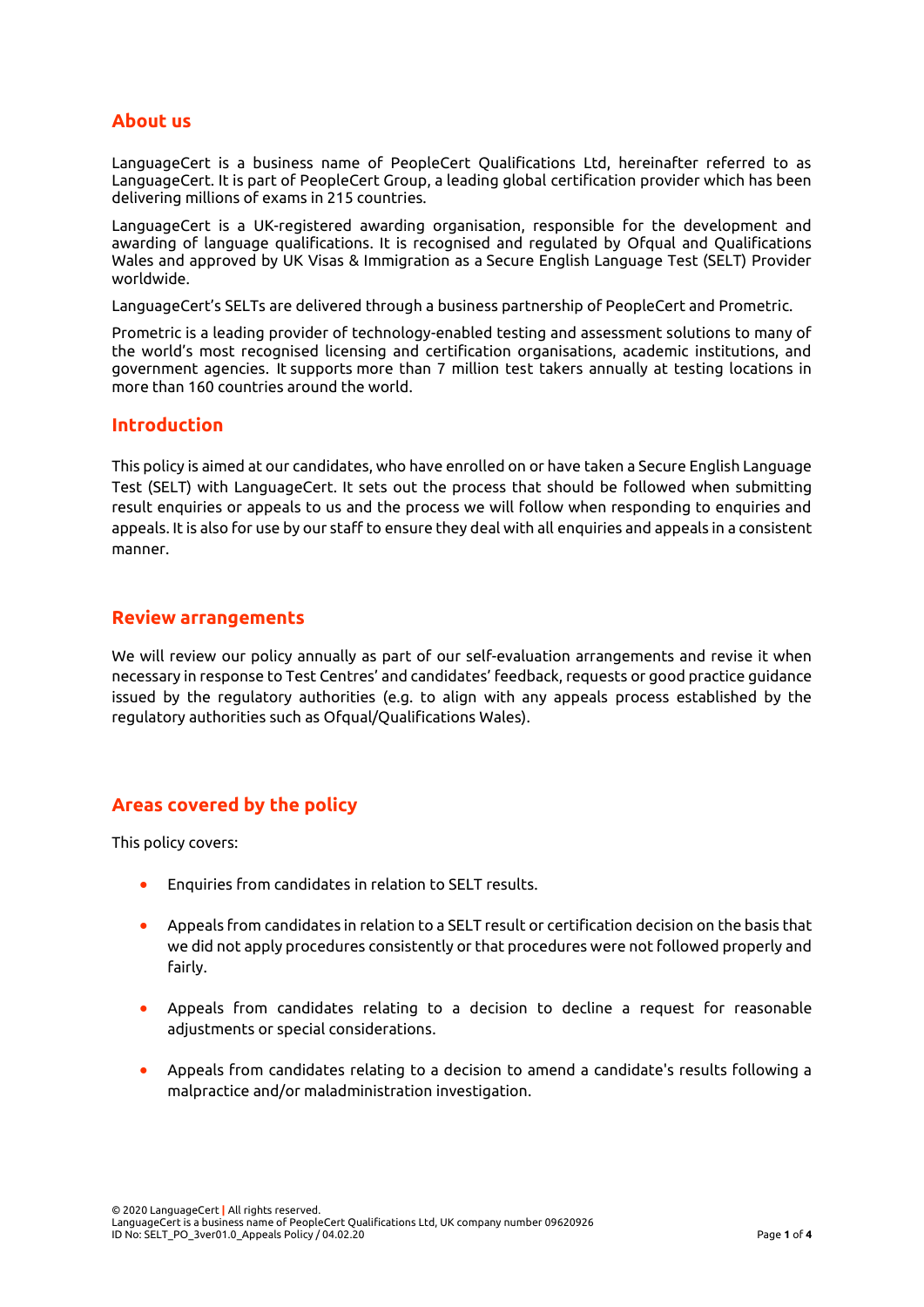#### **Fees**

We will charge you a fee to cover the administrative and personnel costs involved in dealing with enquiries and appeals. Fees for each enquiry or appeal stage are detailed in the table below.

| <b>Appeal stage</b>                                   | Fee  |
|-------------------------------------------------------|------|
| <b>Results Enquiry</b>                                | £50  |
| Appeal Stage 1 - Initial Review of the Appeal details | £100 |
| Appeal Stage 2 – Seeking an Independent Review        | £130 |

If the decision is in your favour, the fee will be fully refunded.

# **Timescales for making a results enquiry or raising an appeal**

You have 4 (four) weeks from the date we notified you of the test result to make a results enquiry or raise an appeal against our certification or test result decision. Hence, please retain any evidence you may need for an enquiry or appeal, until you receive your test result.

# **Results enquiry**

If an appeal is being considered in relation to statement of results or a certification decision, then a results enquiry must be made in the first instance. A candidate cannot proceed to raising an appeal without first having made a results enquiry.

To make a result enquiry, you should complete the "Exam Results Enquiry & Appeals form" available on our website. When submitting an enquiry, please provide the following information:

- Candidate's full name.
- Candidate's Unique Registration Number (URN) and Candidate Number.
- Date(s) when you received notification of the test result decision.
- Title of the SELT exam affected.

Our Customer Service team will acknowledge receipt of the enquiry within 48 hours and a full response will be provided within 10 business days.

A results enquiry will consist of:

- A clerical and systems check of the marking process undertaken in relation to the candidate's test.
- Confirmation of results per each part of the test (after the clerical check).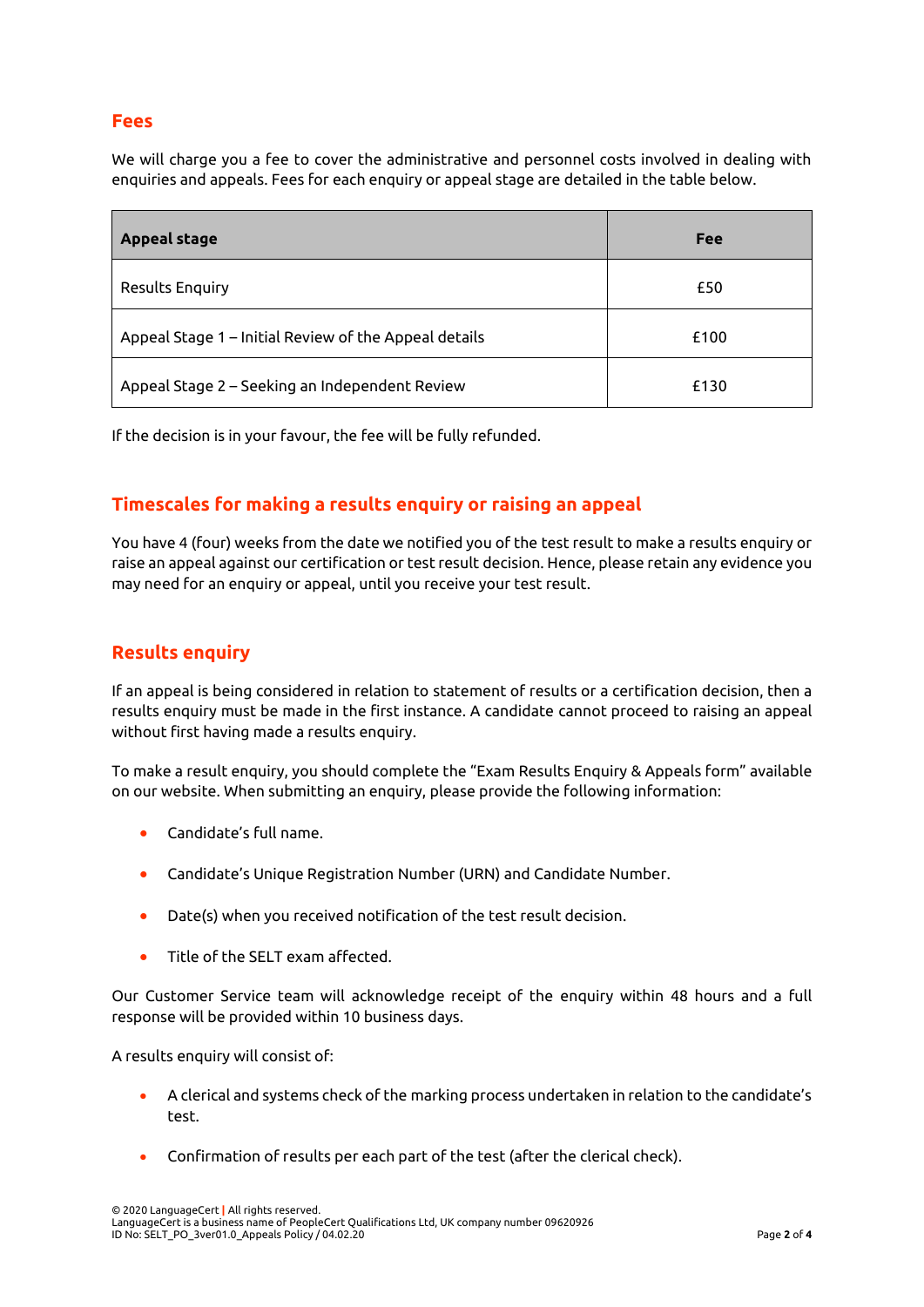Following the analysis, we will write to the appellant with details of our decision to either:

- Amend the statement of results and our original certification decision, in light of the analysis.
- Confirm the statement of results and our original certification and inform you that within 10 business days you are entitled to raise an appeal.

#### **Process for raising an appeal**

When making an appeal, you should update the Exam Results Enquiry & Appeals form that you previously completed and submitted for your Results Enquiry. When submitting an appeal, please provide the following additional information:

- Date when you received notification of the decision regarding the Results Enquiry.
- The full nature of the appeal.

# **Appeal stage 1 - Initial review of the appeal details**

Our examinations team will acknowledge receipt of the appeal within 48 hours and aim to respond fully to the initial review of the potential appeal within 20 business days. Please note that in some cases the review process may take longer. In such instances, we will contact you to inform you of the revised timescale.

When performing initial appeal reviews and investigations, we will ensure (at all times) that personnel assigned to carry out the review / investigation, or to oversee and manage the investigation have the appropriate level of training and competence and that they have had no previous involvement or personal interest in the matter. If required, we will appoint external investigators/assessors.

In the first stage, we will undertake an initial, informal assessment of any appeal to ensure the application is complete and to ascertain whether the issue can be resolved before it escalates to a formal appeal.

Following the initial review of the potential appeal, we will write to the appellant with details of our decision to either:

- Amend the statement of results and our original certification decision, in light of the new rationale/evidence being put forward, which has now been reviewed.
- Confirm the statement of results and our original certification decision and in doing so, the rationale for this decision, and request that you confirm, within 10 business days, whether you now accept this decision or if you wish to proceed to our formal appeals process (Stage 2) which will be carried out by an independent party.

# **Appeal stage 2 - Seeking an independent review**

If you decide to proceed to the independent appeal stage, we will arrange for an independent review to be carried out by an independent reviewer, who is not our employee or an assessor working for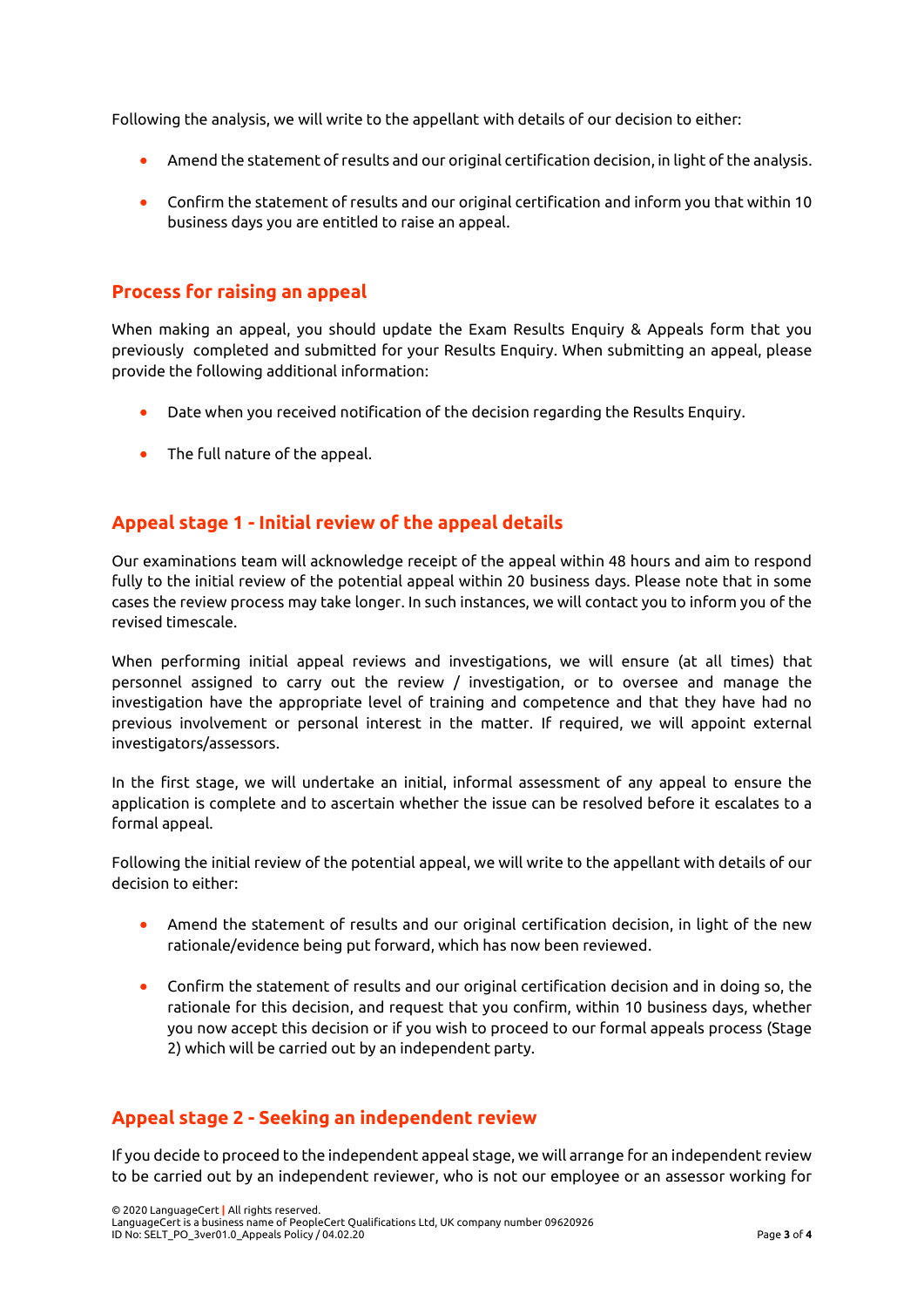us, or otherwise connected to our organisation. It will also be someone with the relevant competence to make a decision in relation to the appeal and who will not have a personal interest in the decision being appealed.

The independent reviewer will review all the evidence gathered in the above stages and seek to ascertain whether we have applied our procedures fairly, appropriately and consistently in line with our policy.

\*The independent review process may involve:

- A discussion / interview with the appellant and relevant LanguageCert, PeopleCert or Prometric personnel.
- A request for further information from the appellant or LanguageCert, PeopleCert or Prometric personnel.
- A centre visit by authorised LanguageCert and Prometric personnel.\*

The list above is not exhaustive.

The independent reviewer's decision is final in relation to how LanguageCert will consider such appeals and we will let you know the outcome of the review within 25 business days of receipt of the request for an independent review of your appeal. If you are still unhappy with the outcome at this stage, you are entitled to raise the matter with the relevant regulator (e.g. Ofqual in England or Qualifications Wales in Wales).

# **Successful appeals and/or issues bought to our attention by the regulator(s)**

In situations where an appeal has been successful, or an investigation following notification from the regulator(s) indicates a failure in our processes, LanguageCert will give due consideration to the outcome and will, as appropriate, take actions such as:

- Identifying any other candidates who have been affected and correct or, where it cannot be corrected, mitigate as far as possible the effect of the failure (e.g. including amending the results for the candidate(s) affected following an appropriate investigation).
- Reviewing our associated processes and policies to ensure that the 'failure' does not occur again or mitigate the situation as far as possible, if the failure that occurred cannot be corrected.

We will also cooperate with any follow-up investigations required by the regulators and if appropriate agree any remedial action with them.

# **Contact us**

For any queries about the contents of the policy or in case you would like to feedback any views, please contact us at [SELT@languagecert.org](mailto:SELT@languagecert.org) or by using the channels described in our website.